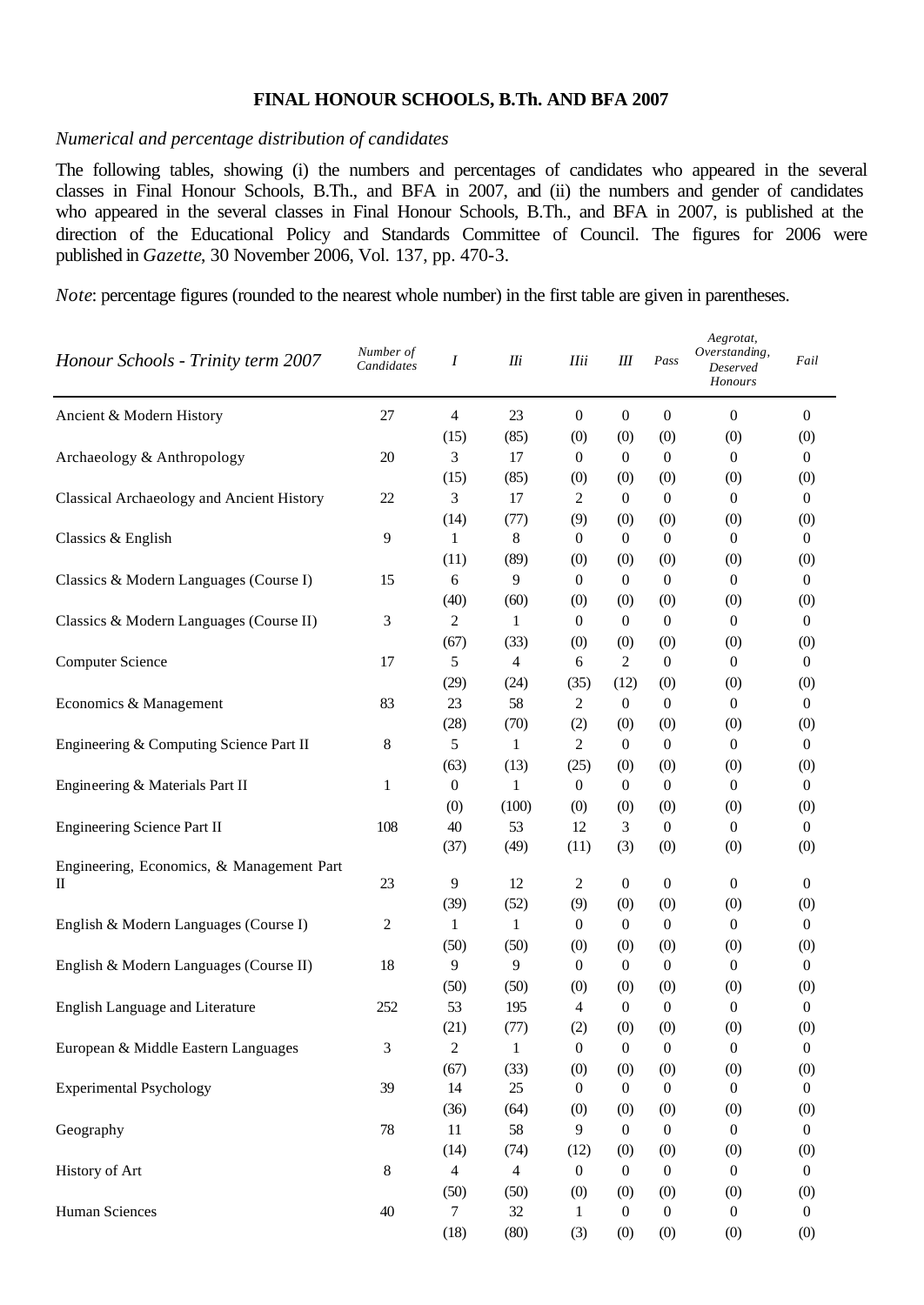| Honour Schools - Trinity term 2007                       | Number of<br>Candidates | Ι                       | IIi                     | <b>IIii</b>              | Ш                       | Pass                    | Aegrotat,<br>Overstanding,<br>Deserved<br>Honours | Fail                    |
|----------------------------------------------------------|-------------------------|-------------------------|-------------------------|--------------------------|-------------------------|-------------------------|---------------------------------------------------|-------------------------|
| Jurisprudence (Course 1)                                 | 204                     | 32                      | 156                     | 13                       | $\overline{2}$          | $\Omega$                | $\mathbf{0}$                                      | $\mathbf{1}$            |
| Jurisprudence (Course 2 - with Law Studies<br>in Europe) | 31                      | (16)<br>9               | (76)<br>21              | (6)<br>1                 | (1)<br>$\boldsymbol{0}$ | (0)<br>$\boldsymbol{0}$ | (0)<br>0                                          | (0)<br>$\mathbf{0}$     |
| Literae Humaniores                                       | 107                     | (29)<br>19              | (68)<br>79              | (3)<br>9                 | (0)<br>$\overline{0}$   | (0)<br>$\theta$         | (0)<br>$\theta$                                   | (0)<br>$\mathbf{0}$     |
| Materials, Economics & Management Part II                | 6                       | (18)<br>4               | (74)<br>1               | (8)<br>1                 | (0)<br>$\theta$         | (0)<br>$\overline{0}$   | (0)<br>$\theta$                                   | (0)<br>$\overline{0}$   |
| Mathematics Part B (Three-year course)                   | 73                      | (67)<br>22              | (17)<br>29              | (17)<br>17               | (0)<br>$\overline{4}$   | (0)<br>$\mathbf{1}$     | (0)<br>$\theta$                                   | (0)<br>$\overline{0}$   |
| Mathematics Part C (Four-year course)                    | 83                      | (30)<br>38              | (40)<br>35              | (23)<br>9                | (5)<br>1                | (1)<br>$\boldsymbol{0}$ | (0)<br>$\overline{0}$                             | (0)<br>$\boldsymbol{0}$ |
| Mathematics & Computer Science                           | 5                       | (46)<br>$\overline{c}$  | (42)<br>3               | (11)<br>$\boldsymbol{0}$ | (1)<br>$\overline{0}$   | (0)<br>$\theta$         | (0)<br>$\theta$                                   | (0)<br>$\boldsymbol{0}$ |
| Mathematics & Philosophy Part B (Three-                  |                         | (40)                    | (60)                    | (0)                      | (0)                     | (0)                     | (0)                                               | (0)                     |
| year course)                                             | 4                       | $\boldsymbol{0}$<br>(0) | $\overline{c}$<br>(50)  | 2<br>(50)                | $\mathbf{0}$<br>(0)     | $\boldsymbol{0}$<br>(0) | $\theta$<br>(0)                                   | $\theta$<br>(0)         |
| Mathematics & Philosophy Part C (Four-year<br>course)    | 24                      | 14                      | 9                       | $\mathbf{1}$             | $\boldsymbol{0}$        | $\boldsymbol{0}$        | $\boldsymbol{0}$                                  | $\boldsymbol{0}$        |
| Mathematics & Statistics Part B (Three-year<br>course)   | 20                      | (58)<br>5               | (38)<br>10              | (4)<br>4                 | (0)<br>$\mathbf{1}$     | (0)<br>$\boldsymbol{0}$ | (0)<br>$\theta$                                   | (0)<br>$\overline{0}$   |
| Mathematics & Statistics Part C (Four-year               |                         | (25)                    | (50)                    | (20)                     | (5)                     | (0)                     | (0)                                               | (0)                     |
| course)                                                  | 12                      | 4<br>(33)               | 4<br>(33)               | 3<br>(25)                | 1<br>(8)                | $\boldsymbol{0}$<br>(0) | $\boldsymbol{0}$<br>(0)                           | $\overline{0}$<br>(0)   |
| <b>Medical Sciences</b>                                  | 146                     | 37<br>(25)              | 101<br>(69)             | 8<br>(5)                 | $\theta$<br>(0)         | $\theta$<br>(0)         | $\theta$<br>(0)                                   | $\theta$<br>(0)         |
| Modern History                                           | 229                     | 56<br>(24)              | 161<br>(70)             | 11<br>(5)                | $\mathbf{1}$<br>(0)     | $\boldsymbol{0}$<br>(0) | $\boldsymbol{0}$<br>(0)                           | $\boldsymbol{0}$<br>(0) |
| Modern History<br>& Modern<br>Languages<br>(Course II)   | $20\,$                  | $\,8\,$<br>(40)         | 12<br>(60)              | $\boldsymbol{0}$<br>(0)  | $\boldsymbol{0}$<br>(0) | $\boldsymbol{0}$<br>(0) | $\boldsymbol{0}$<br>(0)                           | $\boldsymbol{0}$<br>(0) |
| Modern History and Economics                             | 8                       | 1<br>(13)               | 7<br>(88)               | 0<br>(0)                 | $\boldsymbol{0}$<br>(0) | $\overline{0}$<br>(0)   | $\theta$<br>(0)                                   | $\theta$<br>(0)         |
| Modern History and English                               | 13                      | $\sqrt{2}$<br>(15)      | 11<br>(85)              | $\boldsymbol{0}$<br>(0)  | $\boldsymbol{0}$<br>(0) | $\boldsymbol{0}$<br>(0) | $\boldsymbol{0}$<br>(0)                           | $\boldsymbol{0}$<br>(0) |
| Modern History and Politics                              | 58                      | $\,8\,$<br>(14)         | $47\,$<br>(81)          | 2<br>(3)                 | 1<br>(2)                | $\boldsymbol{0}$<br>(0) | $\boldsymbol{0}$<br>(0)                           | $\overline{0}$<br>(0)   |
| Modern Languages (Course I)                              | $\mathbf{1}$            | $\mathbf{1}$<br>(100)   | $\boldsymbol{0}$<br>(0) | $\boldsymbol{0}$<br>(0)  | $\boldsymbol{0}$<br>(0) | $\theta$<br>(0)         | $\theta$<br>(0)                                   | $\theta$<br>(0)         |
| Modern Languages (Course II)                             | 186                     | 53<br>(28)              | 127<br>(68)             | 4<br>(2)                 | $\overline{c}$<br>(1)   | $\boldsymbol{0}$<br>(0) | $\boldsymbol{0}$<br>(0)                           | $\boldsymbol{0}$<br>(0) |
| Music                                                    | 57                      | 14<br>(25)              | 40<br>(70)              | 1<br>(2)                 | 1<br>(2)                | $\boldsymbol{0}$<br>(0) | $\theta$<br>(0)                                   | 1<br>(2)                |
| Natural Science: Biological Sciences                     | 100                     | $23\,$<br>(23)          | 62<br>(62)              | 15<br>(15)               | $\boldsymbol{0}$<br>(0) | $\boldsymbol{0}$<br>(0) | $\boldsymbol{0}$<br>(0)                           | $\boldsymbol{0}$<br>(0) |
| Natural Science: Chemistry Part II                       | 155                     | 65<br>(42)              | 68<br>(44)              | 20<br>(13)               | $\overline{c}$<br>(1)   | $\boldsymbol{0}$<br>(0) | $\boldsymbol{0}$<br>(0)                           | $\overline{0}$<br>(0)   |
| Natural Science: Earth Sciences                          | 25                      | 10<br>(40)              | 13<br>(52)              | 2<br>(8)                 | $\boldsymbol{0}$<br>(0) | $\mathbf{0}$<br>(0)     | $\theta$<br>(0)                                   | $\theta$<br>(0)         |
| Natural Science: Geology                                 | $\mathbf{1}$            | $\boldsymbol{0}$<br>(0) | $\boldsymbol{0}$<br>(0) | 1<br>(100)               | $\mathbf{0}$<br>(0)     | $\mathbf{0}$<br>(0)     | 0<br>(0)                                          | $\boldsymbol{0}$<br>(0) |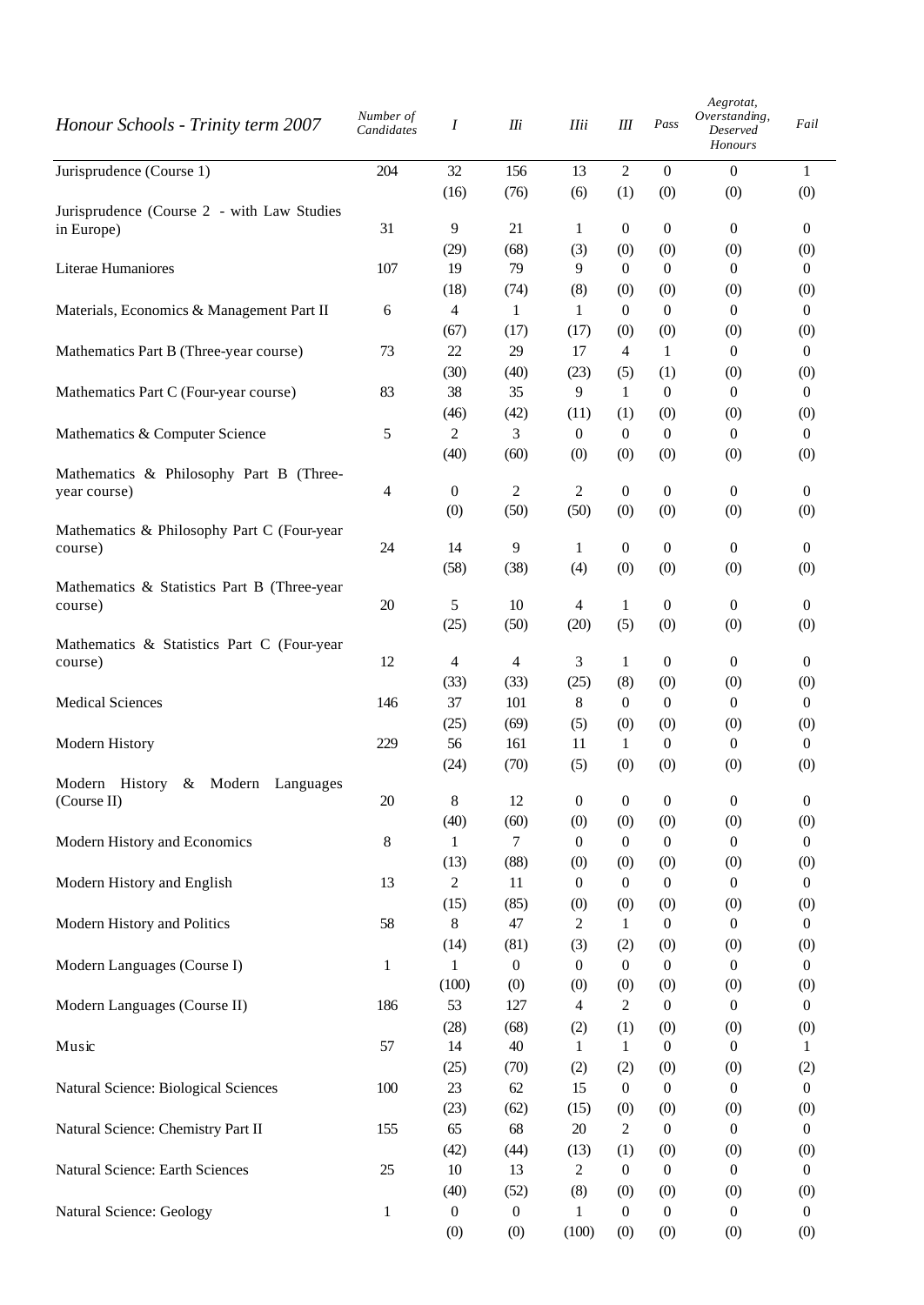| Honour Schools - Trinity term 2007                | Number of<br>Candidates | Ι              | IIi            | <b>IIii</b>    | Ш                | Pass             | Aegrotat,<br>Overstanding,<br>Deserved<br>Honours | Fail           |
|---------------------------------------------------|-------------------------|----------------|----------------|----------------|------------------|------------------|---------------------------------------------------|----------------|
| Natural Science: Materials Science Part II        | 12                      | 5              | $\overline{4}$ | $\overline{2}$ | $\mathbf{1}$     | $\boldsymbol{0}$ | $\overline{0}$                                    | $\overline{0}$ |
|                                                   |                         | (42)           | (33)           | (17)           | (8)              | (0)              | (0)                                               | (0)            |
| Molecular<br>Cellular<br>Natural<br>Science:<br>& |                         |                |                |                |                  |                  |                                                   |                |
| <b>Biochemistry Part II</b>                       | 87                      | 19             | 51             | 17             | $\overline{0}$   | $\theta$         | $\Omega$                                          | $\Omega$       |
| Natural Science: Physics Part C (Four-year        |                         | (22)           | (59)           | (20)           | (0)              | (0)              | (0)                                               | (0)            |
| course)                                           | 117                     | 44             | 45             | 23             | 5                | $\boldsymbol{0}$ | $\overline{0}$                                    | $\overline{0}$ |
|                                                   |                         | (38)           | (38)           | (20)           | (4)              | (0)              | (0)                                               | (0)            |
| Natural Science: Physics (Three-year course)      | 60                      | $\tau$         | 22             | 23             | 6                | $\overline{c}$   | $\overline{0}$                                    | $\overline{0}$ |
|                                                   |                         | (12)           | (37)           | (38)           | (10)             | (3)              | (0)                                               | (0)            |
| Natural Science: Physiological Sciences           | 16                      | $\mathbf{1}$   | 13             | $\overline{2}$ | $\overline{0}$   | $\boldsymbol{0}$ | $\overline{0}$                                    | $\overline{0}$ |
|                                                   |                         | (6)            | (81)           | (13)           | (0)              | (0)              | (0)                                               | (0)            |
| Oriental Studies (Three-year course)              | 10                      | 3              | 6              | $\mathbf{1}$   | $\overline{0}$   | $\mathbf{0}$     | $\overline{0}$                                    | $\overline{0}$ |
|                                                   |                         | (30)           | (60)           | (10)           | (0)              | (0)              | (0)                                               | (0)            |
| Oriental Studies (Four-year course)               | 29                      | 11             | 15             | 3              | $\overline{0}$   | $\mathbf{0}$     | $\theta$                                          | $\Omega$       |
|                                                   |                         | (38)           | (52)           | (10)           | (0)              | (0)              | (0)                                               | (0)            |
| Philosophy & Modern Languages (Course II)         | 10                      | 5              | $\overline{4}$ | 1              | $\overline{0}$   | $\mathbf{0}$     | $\overline{0}$                                    | $\overline{0}$ |
|                                                   |                         | (50)           | (40)           | (10)           | (0)              | (0)              | (0)                                               | (0)            |
| Philosophy & Theology                             | 25                      | 3              | 20             | 1              | $\mathbf{1}$     | $\mathbf{0}$     | $\overline{0}$                                    | $\overline{0}$ |
|                                                   |                         | (12)           | (80)           | (4)            | (4)              | (0)              | (0)                                               | (0)            |
| Philosophy, Politics, & Economics                 | 260                     | 49             | 196            | 15             | $\boldsymbol{0}$ | $\boldsymbol{0}$ | $\overline{0}$                                    | $\overline{0}$ |
|                                                   |                         | (19)           | (75)           | (6)            | (0)              | (0)              | (0)                                               | (0)            |
| Physics & Philosophy                              | 12                      | $\overline{4}$ | 6              | $\overline{2}$ | $\overline{0}$   | $\boldsymbol{0}$ | $\Omega$                                          | $\Omega$       |
|                                                   |                         | (33)           | (50)           | (17)           | (0)              | (0)              | (0)                                               | (0)            |
| Psychology, Philosophy, and Physiology            | 48                      | 17             | 29             | $\overline{2}$ | $\boldsymbol{0}$ | $\boldsymbol{0}$ | $\overline{0}$                                    | $\overline{0}$ |
|                                                   |                         | (35)           | (60)           | (4)            | (0)              | (0)              | (0)                                               | (0)            |
| Theology                                          | 53                      | 6              | 45             | $\overline{0}$ | $\overline{c}$   | $\boldsymbol{0}$ | $\overline{0}$                                    | $\overline{0}$ |
|                                                   |                         | (11)           | (85)           | (0)            | (4)              | (0)              | (0)                                               | (0)            |
| Total                                             | 3083                    | 803            | 1983           | 256            | 36               | 3                | $\Omega$                                          | $\mathcal{L}$  |
|                                                   |                         | (26)           | (64)           | (8)            | (1)              | (0)              | (0)                                               | (0)            |
| <b>Bachelor of Fine Art</b>                       | 18                      | 6              | 11             | $\mathbf{1}$   | $\boldsymbol{0}$ | $\boldsymbol{0}$ | $\Omega$                                          | $\Omega$       |
|                                                   |                         | (33)           | (61)           | (6)            | (0)              | (0)              | (0)                                               | (0)            |
| Bachelor of Theology (after full-time study       |                         |                |                |                |                  |                  |                                                   |                |
| only)                                             | 5                       | $\overline{0}$ | 3              | 2              | $\overline{0}$   | $\mathbf{0}$     | $\overline{0}$                                    | $\mathbf{0}$   |
|                                                   |                         | (0)            | (60)           | (40)           | (0)              | (0)              | (0)                                               | (0)            |
|                                                   | 3106                    | 809            | 1997           | 259            | 36               | 3                | $\overline{0}$                                    | $\overline{c}$ |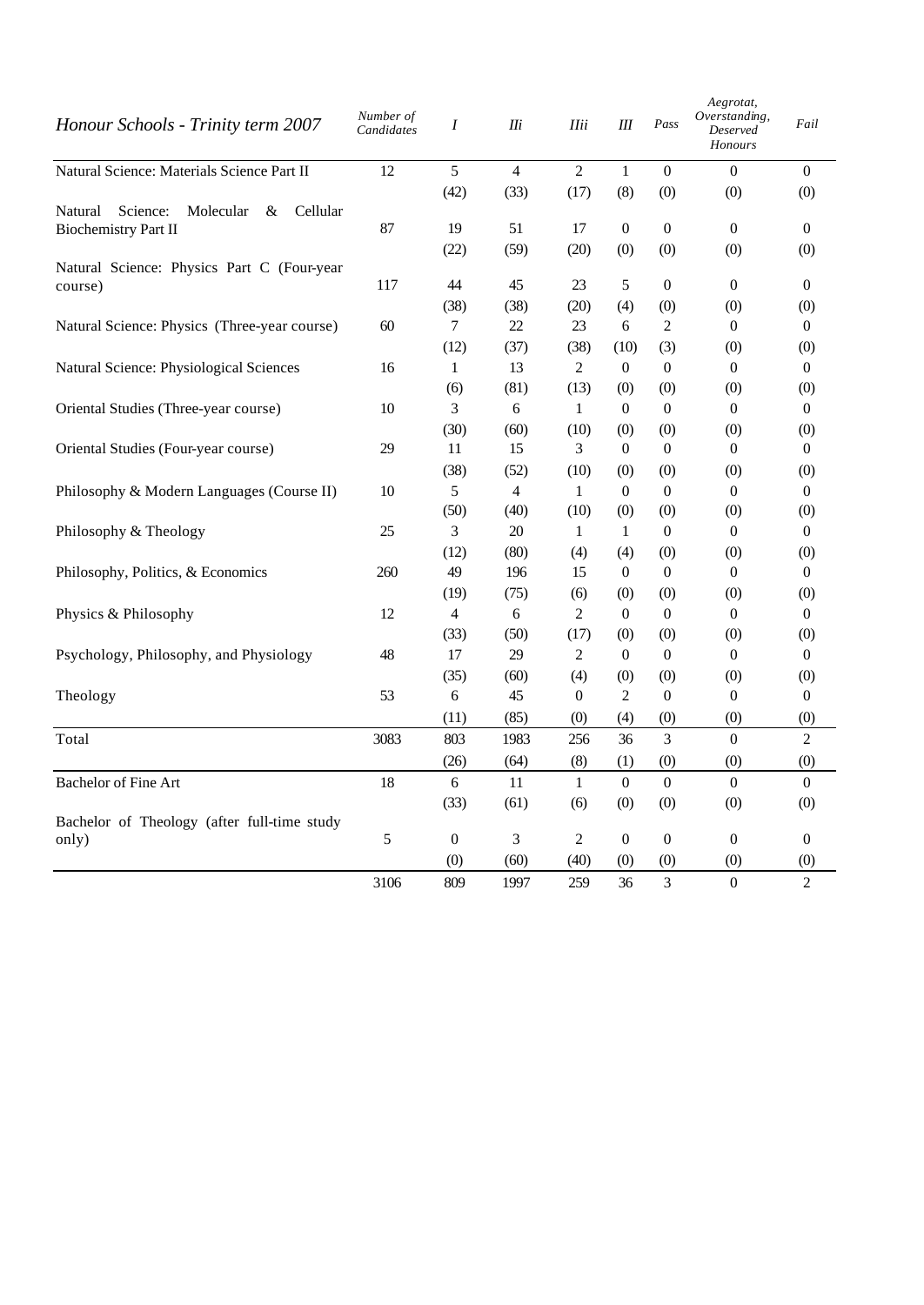| Honour Schools - Trinity term 2007<br>by Gender          |                | Number of<br>Candidates |                | I              |                |                                                                                                 | IIi            |                  |                | IIii           |                  |                  | Ш                |                  |                | Pass             |                  |
|----------------------------------------------------------|----------------|-------------------------|----------------|----------------|----------------|-------------------------------------------------------------------------------------------------|----------------|------------------|----------------|----------------|------------------|------------------|------------------|------------------|----------------|------------------|------------------|
|                                                          |                |                         |                |                |                | Total Male Female Total Male Female Total Male Female Total Male Female Total Male Female Total |                |                  |                |                |                  |                  |                  |                  |                |                  | Male             |
| Ancient & Modern History                                 | 27             | 14                      | 13             | $\overline{4}$ | 3              | 1                                                                                               | 23             | 11               | 12             | $\theta$       | $\mathbf{0}$     | $\theta$         | $\overline{0}$   | $\overline{0}$   | $\overline{0}$ | $\overline{0}$   | $\mathbf{0}$     |
| Archaeology & Anthropology                               | 20             | 6                       | 14             | 3              | $\overline{2}$ | 1                                                                                               | 17             | $\overline{4}$   | 13             | $\overline{0}$ | $\mathbf{0}$     | $\theta$         | $\overline{0}$   | $\boldsymbol{0}$ | $\mathbf{0}$   | $\overline{0}$   | $\mathbf{0}$     |
| Classical Archaeology and<br><b>Ancient History</b>      | 22             | 10                      | 12             | 3              | $\overline{2}$ | 1                                                                                               | 17             | 8                | 9              | $\overline{c}$ | $\mathbf{0}$     | $\overline{c}$   | $\overline{0}$   | $\boldsymbol{0}$ | $\overline{0}$ | $\overline{0}$   | $\boldsymbol{0}$ |
| Classics & English                                       | 9              | 3                       | 6              | 1              | $\Omega$       | 1                                                                                               | 8              | 3                | 5              | $\Omega$       | $\Omega$         | $\theta$         | $\Omega$         | $\overline{0}$   | $\Omega$       | $\Omega$         | $\mathbf{0}$     |
| Classics & Modern Languages<br>(Course I)                | 15             | 3                       | 12             | 6              | 1              | 5                                                                                               | 9              | $\overline{2}$   | 7              | $\theta$       | $\Omega$         | $\theta$         | $\Omega$         | $\overline{0}$   | $\Omega$       | $\Omega$         | $\mathbf{0}$     |
| Classics & Modern Languages<br>(Course II)               | 3              | 1                       | 2              | 2              | 1              | $\mathbf{1}$                                                                                    | 1              | $\boldsymbol{0}$ | 1              | $\mathbf{0}$   | $\mathbf{0}$     | $\boldsymbol{0}$ | $\overline{0}$   | $\overline{0}$   | $\mathbf{0}$   | $\Omega$         | $\boldsymbol{0}$ |
| <b>Computer Science</b>                                  | 17             | 12                      | 5              | 5              | $\overline{4}$ | 1                                                                                               | $\overline{4}$ | $\overline{4}$   | $\mathbf{0}$   | 6              | 3                | 3                | 2                | $\mathbf{1}$     | 1              | $\overline{0}$   | $\boldsymbol{0}$ |
| Economics & Management                                   | 83             | 56                      | 27             | 23             | 16             | 7                                                                                               | 58             | 39               | 19             | $\overline{c}$ | 1                | 1                | $\overline{0}$   | $\boldsymbol{0}$ | $\mathbf{0}$   | $\theta$         | $\overline{0}$   |
| Engineering & Computing Science<br>Part II               | 8              | 6                       | 2              | 5              | 3              | $\overline{2}$                                                                                  | $\mathbf{1}$   | 1                | $\mathbf{0}$   | $\overline{c}$ | 2                | $\boldsymbol{0}$ | $\overline{0}$   | $\overline{0}$   | $\mathbf{0}$   | $\overline{0}$   | $\boldsymbol{0}$ |
| Engineering & Materials Part II                          | 1              | 1                       | $\mathbf{0}$   | $\mathbf{0}$   | $\mathbf{0}$   | $\theta$                                                                                        | $\mathbf{1}$   | 1                | $\mathbf{0}$   | $\mathbf{0}$   | $\Omega$         | $\boldsymbol{0}$ | $\overline{0}$   | $\overline{0}$   | $\mathbf{0}$   | $\overline{0}$   | $\boldsymbol{0}$ |
| <b>Engineering Science Part II</b>                       | 108            | 97                      | 11             | 40             | 35             | 5                                                                                               | 53             | 49               | 4              | 12             | 11               | 1                | 3                | $\overline{c}$   | 1              | $\Omega$         | $\boldsymbol{0}$ |
| Engineering, Economics, & Management<br>Part II          | 23             | 11                      | 12             | 9              | 6              | 3                                                                                               | 12             | 3                | 9              | $\overline{2}$ | $\overline{2}$   | $\theta$         | $\overline{0}$   | $\overline{0}$   | $\mathbf{0}$   | $\Omega$         | $\boldsymbol{0}$ |
| English & Modern Languages<br>(Course I)                 | $\overline{2}$ | 1                       | 1              | 1              | 1              | $\mathbf{0}$                                                                                    | 1              | $\theta$         | 1              | $\overline{0}$ | $\mathbf{0}$     | $\boldsymbol{0}$ | $\overline{0}$   | $\boldsymbol{0}$ | $\mathbf{0}$   | $\overline{0}$   | $\mathbf{0}$     |
| English & Modern Languages<br>(Course II)                | 18             | $\overline{4}$          | 14             | 9              | 3              | 6                                                                                               | 9              | 1                | 8              | $\overline{0}$ | $\theta$         | $\boldsymbol{0}$ | $\overline{0}$   | $\overline{0}$   | $\overline{0}$ | $\overline{0}$   | $\boldsymbol{0}$ |
| English Language and Literature                          | 252            | 85                      | 167            | 53             | 19             | 34                                                                                              | 195            | 66               | 129            | $\overline{4}$ | $\Omega$         | 4                | $\overline{0}$   | $\overline{0}$   | $\mathbf{0}$   | $\Omega$         | $\mathbf{0}$     |
| European & Middle Eastern Languages                      | 3              | 2                       | 1              | 2              | $\overline{2}$ | $\theta$                                                                                        | 1              | $\theta$         | 1              | $\theta$       | $\Omega$         | $\boldsymbol{0}$ | $\overline{0}$   | $\boldsymbol{0}$ | $\overline{0}$ | $\mathbf{0}$     | $\boldsymbol{0}$ |
| <b>Experimental Psychology</b>                           | 39             | 13                      | 26             | 14             | 6              | 8                                                                                               | 25             | 7                | 18             | $\overline{0}$ | $\Omega$         | $\boldsymbol{0}$ | 0                | $\overline{0}$   | $\mathbf{0}$   | $\overline{0}$   | $\overline{0}$   |
| Geography                                                | 78             | 32                      | 46             | 11             | $\overline{4}$ | 7                                                                                               | 58             | 25               | 33             | 9              | 3                | 6                | $\theta$         | $\theta$         | $\Omega$       | $\theta$         | $\overline{0}$   |
| History of Art                                           | 8              | $\overline{2}$          | 6              | Δ              |                | 3                                                                                               | Δ              | 1                | 3              | $\Omega$       | $\overline{0}$   | $\theta$         | $\overline{0}$   | $\overline{0}$   | $\Omega$       | $\overline{0}$   | $\overline{0}$   |
| Human Sciences                                           | 40             | 11                      | 29             | 7              | 3              | $\overline{4}$                                                                                  | 32             | 8                | 24             | $\mathbf{1}$   | $\mathbf{0}$     | 1                | $\boldsymbol{0}$ | $\mathbf{0}$     | $\mathbf{0}$   | $\overline{0}$   | $\mathbf{0}$     |
| Jurisprudence (Course 1)                                 | 204            | 91                      | 113            | 32             | 15             | 17                                                                                              | 156            | 65               | 91             | 13             | 9                | $\overline{4}$   | 2                | $\mathbf{1}$     | $\mathbf{1}$   | $\Omega$         | $\mathbf{0}$     |
| Jurisprudence (Course 2 - with<br>Law Studies in Europe) | 31             | 14                      | 17             | 9              | $\overline{2}$ | $\tau$                                                                                          | 21             | 11               | 10             | $\mathbf{1}$   | 1                | $\boldsymbol{0}$ | $\mathbf{0}$     | $\boldsymbol{0}$ | $\overline{0}$ | $\mathbf{0}$     | $\mathbf{0}$     |
| Literae Humaniores                                       | 107            | 53                      | 54             | 19             | 12             | 7                                                                                               | 79             | 37               | 42             | 9              | $\overline{4}$   | 5                | $\overline{0}$   | $\mathbf{0}$     | $\mathbf{0}$   | $\overline{0}$   | $\boldsymbol{0}$ |
| Materials, Economics & Management<br>Part II             | 6              | $\overline{4}$          | 2              | 4              | 3              | $\mathbf{1}$                                                                                    | 1              | $\boldsymbol{0}$ | 1              | $\mathbf{1}$   | 1                | $\boldsymbol{0}$ | $\mathbf{0}$     | $\boldsymbol{0}$ | $\mathbf{0}$   | $\theta$         | $\mathbf{0}$     |
| Mathematics Part B (Three-year course)                   | 73             | 44                      | 29             | 22             | 14             | 8                                                                                               | 29             | 15               | 14             | 17             | 11               | 6                | $\overline{4}$   | 3                | $\mathbf{1}$   | 1                | 1                |
| Mathematics Part C (Four-year course)                    | 83             | 62                      | 21             | 38             | 26             | 12                                                                                              | 35             | 26               | 9              | 9              | 9                | $\boldsymbol{0}$ | 1                | $\mathbf{1}$     | $\overline{0}$ | $\mathbf{0}$     | $\boldsymbol{0}$ |
| Mathematics & Computer Science                           | 5              | $\overline{4}$          | $\mathbf{1}$   | 2              | $\overline{2}$ | $\Omega$                                                                                        | 3              | 2                | 1              | $\mathbf{0}$   | $\mathbf{0}$     | $\boldsymbol{0}$ | $\overline{0}$   | $\boldsymbol{0}$ | $\Omega$       | $\Omega$         | $\mathbf{0}$     |
| Mathematics & Philosophy Part B<br>(Three-year course)   | $\overline{4}$ | $\mathbf{0}$            | $\overline{4}$ | $\overline{0}$ | $\mathbf{0}$   | $\theta$                                                                                        | $\overline{2}$ | $\boldsymbol{0}$ | 2              | $\mathbf{2}$   | $\mathbf{0}$     | $\overline{2}$   | $\theta$         | $\boldsymbol{0}$ | $\mathbf{0}$   | $\theta$         | $\boldsymbol{0}$ |
| Mathematics & Philosophy Part C<br>(Four-year course)    | 24             | 17                      | $\tau$         | 14             | 12             | 2                                                                                               | 9              | 5                | $\overline{4}$ | $\mathbf{1}$   | $\mathbf{0}$     | $\mathbf{1}$     | $\mathbf{0}$     | $\boldsymbol{0}$ | $\mathbf{0}$   | $\theta$         | $\boldsymbol{0}$ |
| Mathematics & Statistics Part B<br>(Three-year course)   | 20             | 5                       | 15             | 5              | $\mathbf{0}$   | 5                                                                                               | 10             | 3                | 7              | $\overline{4}$ | $\boldsymbol{2}$ | $\overline{c}$   | 1                | $\boldsymbol{0}$ | $\mathbf{1}$   | $\boldsymbol{0}$ | $\boldsymbol{0}$ |